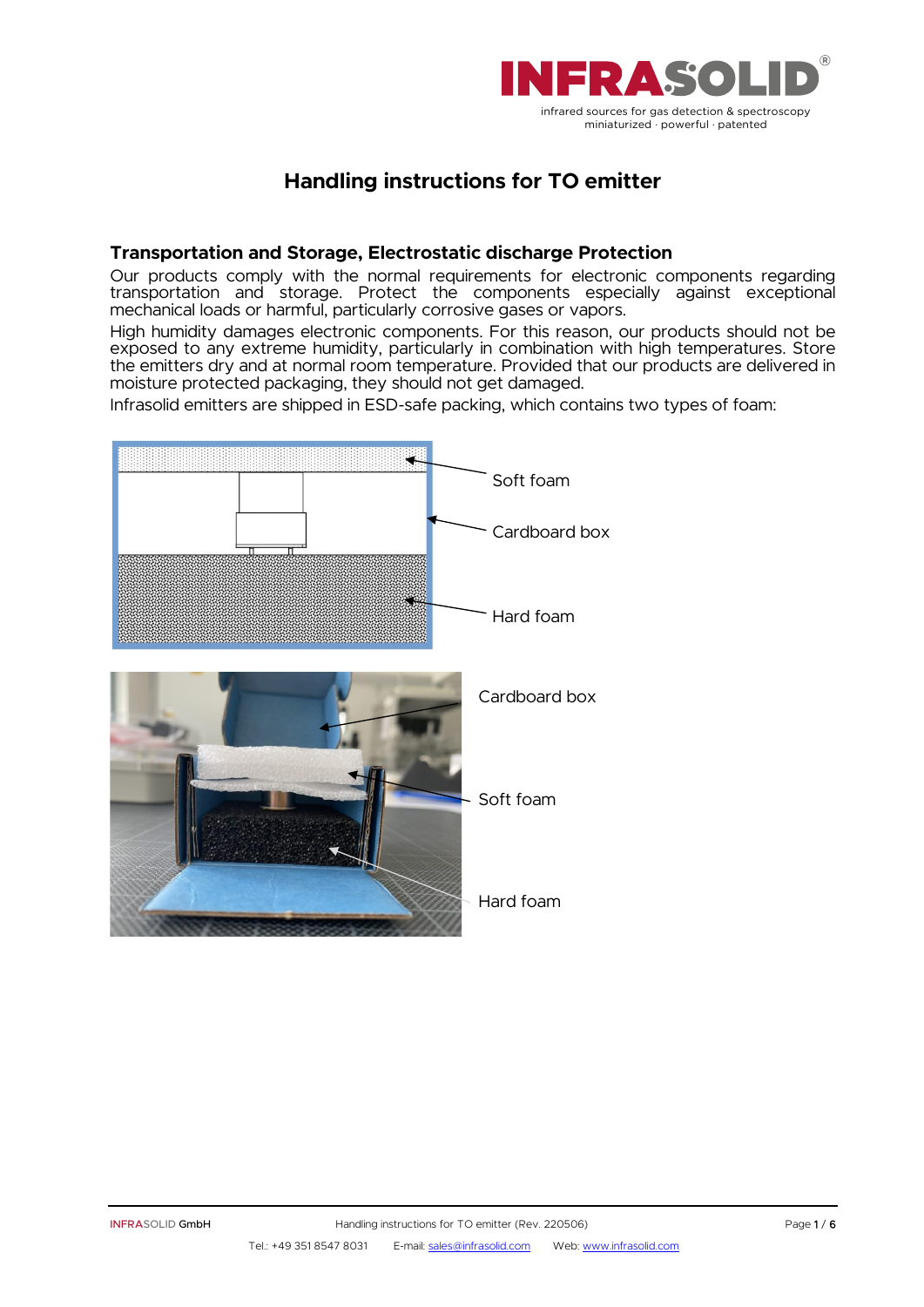



Furthermore, we recommend:

• Transporting and storing the emitters in the original box until processing

## **Handling**

Note the following when handling the product and also after installing into a device.

- (1) Basic precautions
	- When touching the product, it is recommended to wear gloves or use tweezers. Touching the product with bare hands may cause degradation in characteristics, problems with solder wettability, and plating corrosion.
	- Perform work in a clean place.
- (2) Window material
	- Electrical and optical characteristics may deteriorate if dust, stain, or scratches are on the window material. Dust, stain, or scratches on the window material can degrade light transmittance and sensitivity.
	- To prevent scratches and cracks on the window material, do not apply strong friction, shock, or pressure. Avoid sharp or hard objects from making contact with the window material. In particular.
	- Use an air blower to remove dust adhering to the window material.
	- If oil, grease, or other substances that cannot be removed with an air blower adheres to the window material, gently wipe it away with a cotton swab moistened with ethyl alcohol and the like to prevent the window from being scratched. Rubbing strongly or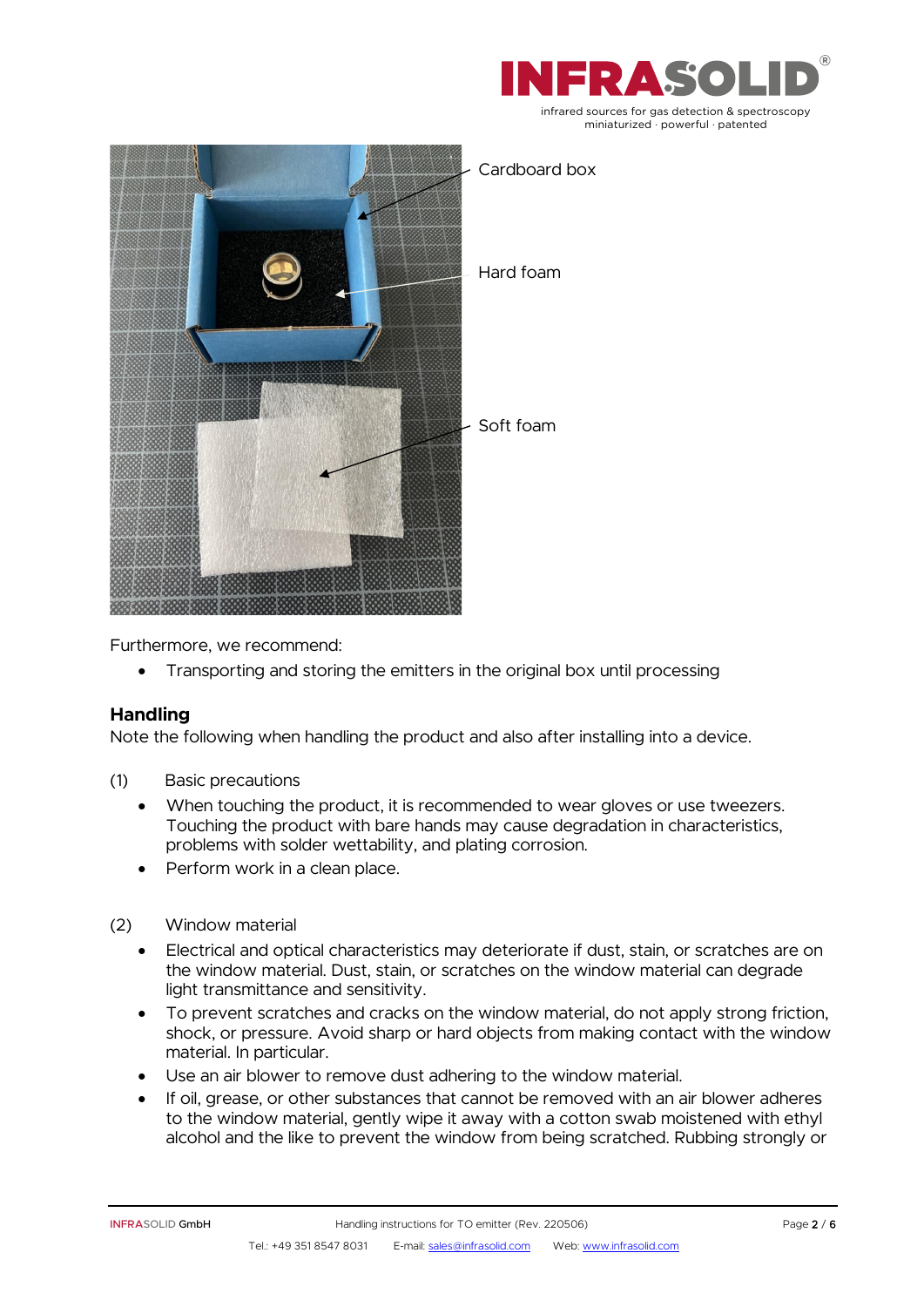

wiping the same section over and over will cause scratches and degrade the electrical and optical characteristics or the reliability.

- Do not rub the window material with a dry cloth or cotton swab. Doing so may cause scratches resulting in malfunctions.
- Take precautions to protect the window material from stain or scratches when packing or shipping equipment, in which the product is installed.
- (3) Vibration, shock, and stress
	- If long-term vibration or frequent or strong shock is applied to the product, the package may break causing the characteristics to be impaired.
	- Using the product under external stress may damage the inside of the product or connected parts.
	- On some products with optical filters, the filter may fall out if excessive force or continuous vibration is applied to the filter section.

#### (4) Cleaning

Avoid cleaning with solvent as much as possible. If you must, note the following points.

- Use alcohol solvents such as ethyl alcohol.
- Check that there is no problem with the cleaning method by experimenting in advance.
- Gently wipe stain off from the window material using a cotton swab moistened with ethyl alcohol or the like (**Fig. 1**).
- Do not use ultrasonic cleaning or steam cleaning as it may cause critical damage to the product. Dip washing is recommended.
- If you use non-cleaning solder to mount the product, do not clean the flux. If you do, leakage or other problems may occur between terminals, which can lead to operation errors.



**Fig. 1:** Gently wipe stain off from the window material using a cotton swab moistened with ethyl alcohol or the like.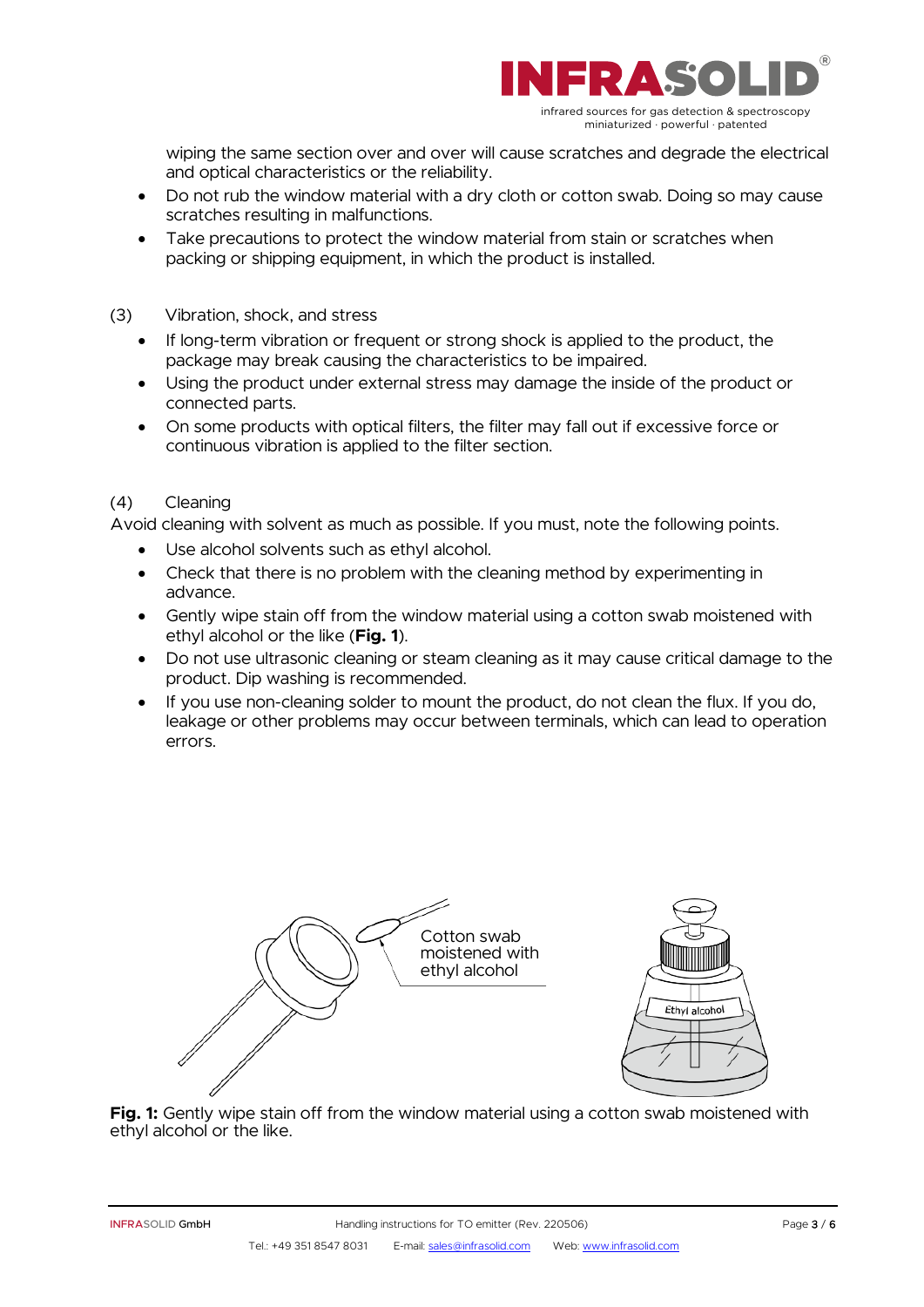

### **Limits of mechanical stress**

- Do not fasten the cap with screws.
- Do not turn or bend the header pins.
- Do not pull the pins with more than 2 N.
- Do not press the cap with more than 1 N.
- Do not bend the straight header pins more than 10°.
- Use pliers to bend the header pins more than 10° at a minimum distance of 2 mm from the header.

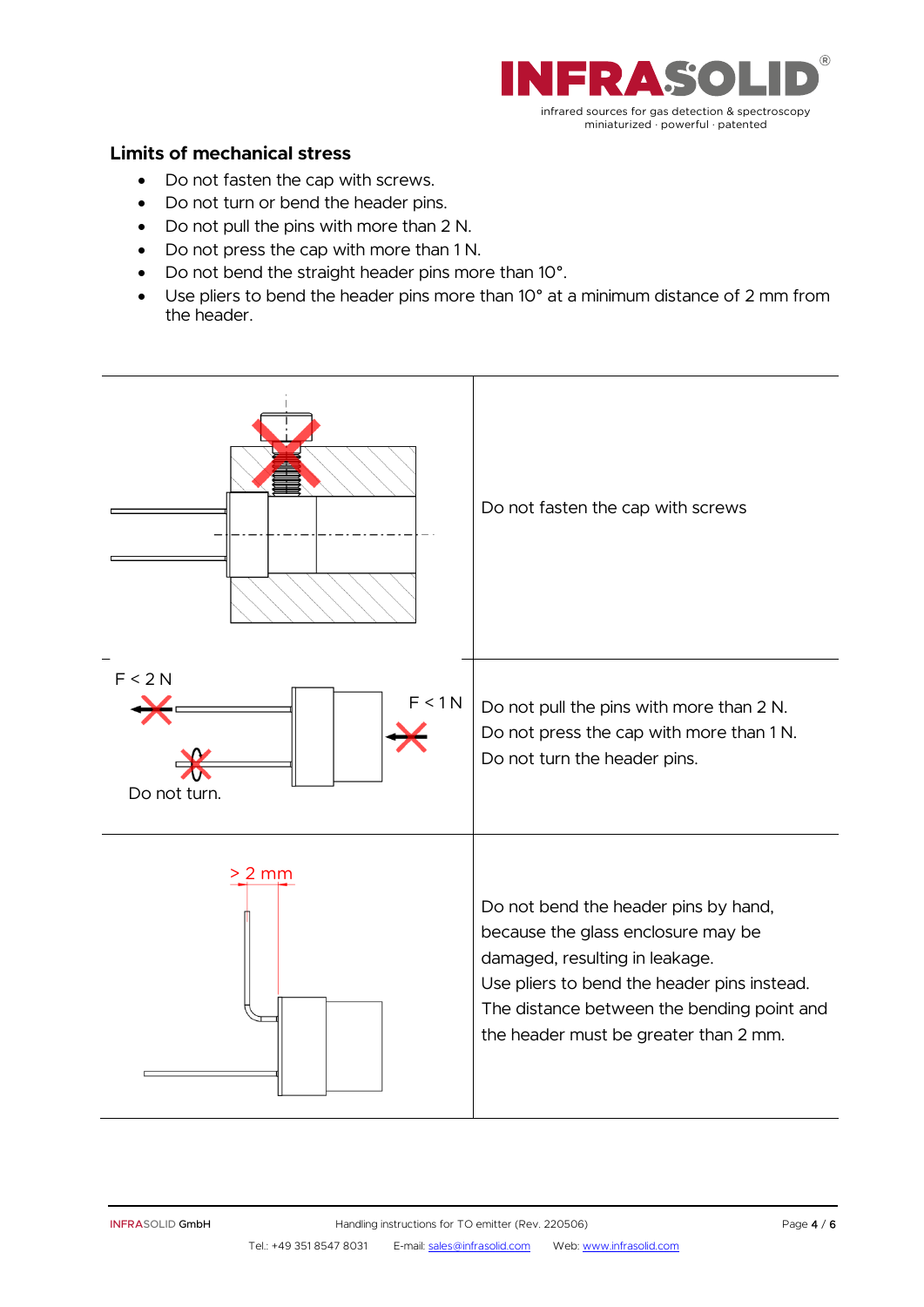

#### **Storage**

Be sure to strictly comply with the storage conditions described in the delivery specification sheet, instruction manual, or the like.

- Avoid wetting, exposure to direct sunlight, harmful gas, or dirt, or storage in a place with sudden temperature changes.
- Do not lay a heavy object or load on the product or the package.
- When storing the products after transferring them into another case, use a case that is difficult to be charged with static electricity. When storing electrostatic sensitive devices, be sure to put them in a conductive case.
- If the product is stored in a poor environment (conditions exceeding the recommended storage conditions in **Tab. 1**), the solderability may lower or electrical characteristics may decrease. When the storage conditions are described in the datasheet, delivery specification sheet, or the like, be sure to comply with them.
- For products that have moisture sensitivity level (MSL) indicated in the datasheet, delivery specification sheet, or the like, follow **Tab. 2**.

USAGE PRECAUTIONS: Avoid skin contact. Protect against physical damage and avoid generating dust. STORAGE PRECAUTIONS: Keep away from foodstuffs. Keep away from acids and strong bases.

Protective gloves made of nitrile rubber (0.11 mm) are required. Use of a laboratory coat is suggested. Safety goggles or safety glasses with side shields are required if there is any possibility of chipping or dust creation. Respirators must be worn when the threshold limit is exceeded. Provide adequate general mechanical ventilation, and local exhaust ventilation.

The above information is believed to be correct but does not purport to be all inclusive and must be used only as a guide.

#### **Tab. 1:** Recommended storage conditions

| <b>Parameter</b>      | <b>Storage conditions</b>   |
|-----------------------|-----------------------------|
| Product not packed in | Temperature: 15 °C to 35 °C |
| moisture-proof bag    | Humidity: 45% to 75%        |

**Tab. 2:** Moisture sensitivity level and storage conditions in accordance with JEDEC J-STD-020D.

| <b>Moisture sensitivity level</b><br>(MSL) | <b>Storage period</b> | Storage temperature and<br>humidity |  |
|--------------------------------------------|-----------------------|-------------------------------------|--|
|                                            | Unlimited             | 30 °C or less, 85% or less          |  |
| $\mathcal{P}$                              | 1 year                |                                     |  |
| 2a                                         | 4 weeks               |                                     |  |
| 3                                          | 168 hours             | 30 °C or less, 60% or less          |  |
| 4                                          | 72 hours              |                                     |  |
| 5                                          | 48 hours              |                                     |  |
| 5a                                         | 24 hours              |                                     |  |